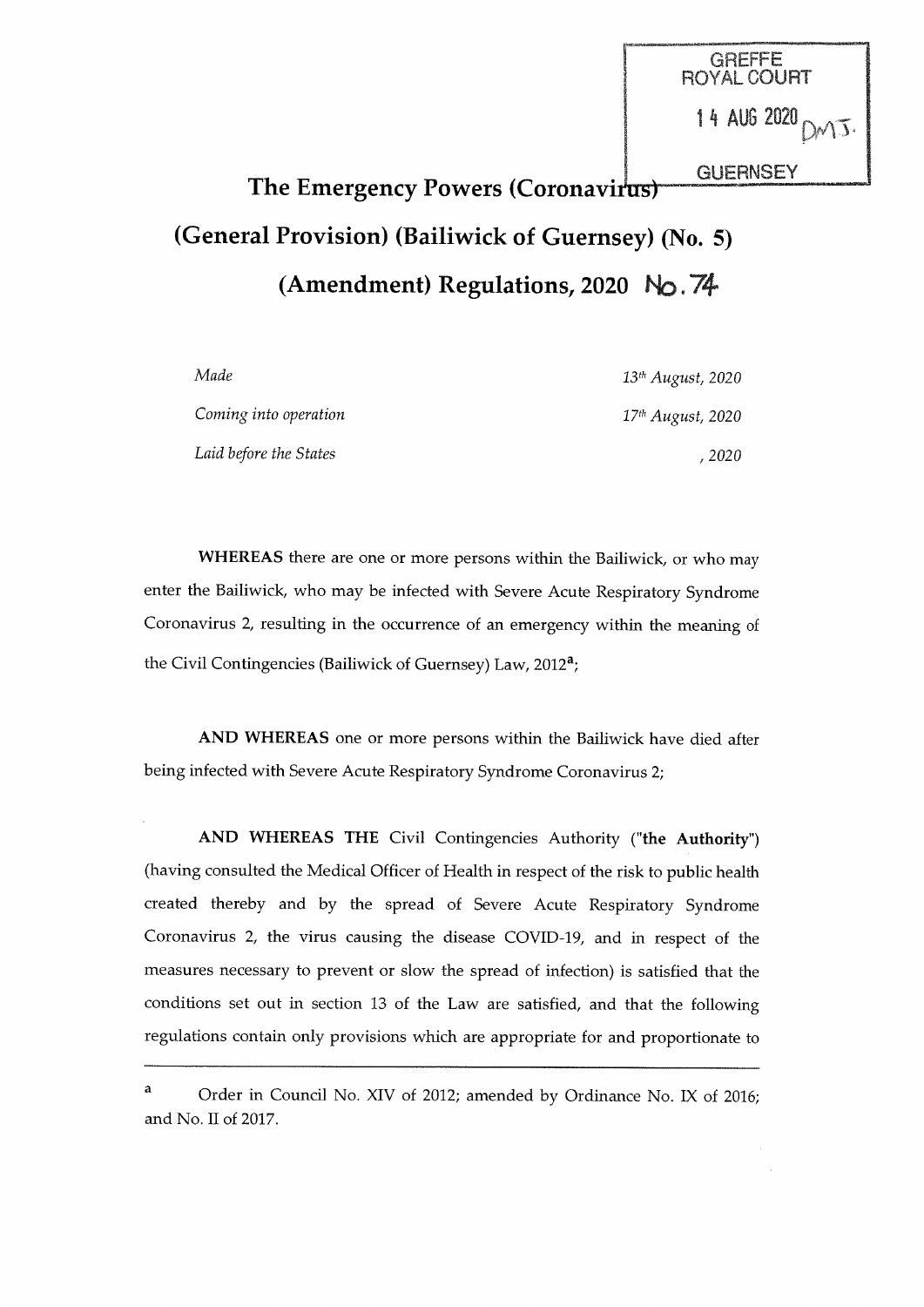the purpose of preventing, controlling or mitigating the emergency referred toabove;

AND WHEREAS the Authority is satisfied that the effect of the followingregulations is in due proportion to that emergency, and that they are compatiblewith the Convention rights within the meaning of section 1 of the Human Rights(Bailiwick of Guernsey) Law,  $2000<sup>b</sup>$ ;

NOW THEREFORE THE AUTHORITY, in exercise of the powers conferredupon it by sections 12(1), 14 and 19 of the Law, and of all other powers enablingthem in that behalf, hereby makes the following regulations: -

## Amendment of the (No.5) Regulations.

1. (1) The Emergency Powers (Coronavirus) (General Provision)(Bailiwick of Guernsey) (No. 5) Regulations,  $2020^{\circ}$  are amended as follows.

(2) In regulation 3, after paragraph (3) insert -

"(3A) On arrival in the Bailiwick from any place outside theBailiwick, if required a person must -

> (a) answer any question put to him or her by arelevant officer relating to his or her travel

b Order in Council No. XIV of 2000; amended by No. I of 2005; Ordinance No.XXXVII of 2001; No. XXXIII of 2003; No. XX of 2015; No. IX of 2016; No. XXVI of2018; and G.S.I. No. 27 of 2006.

c G.S.I. No. 72 of 2020.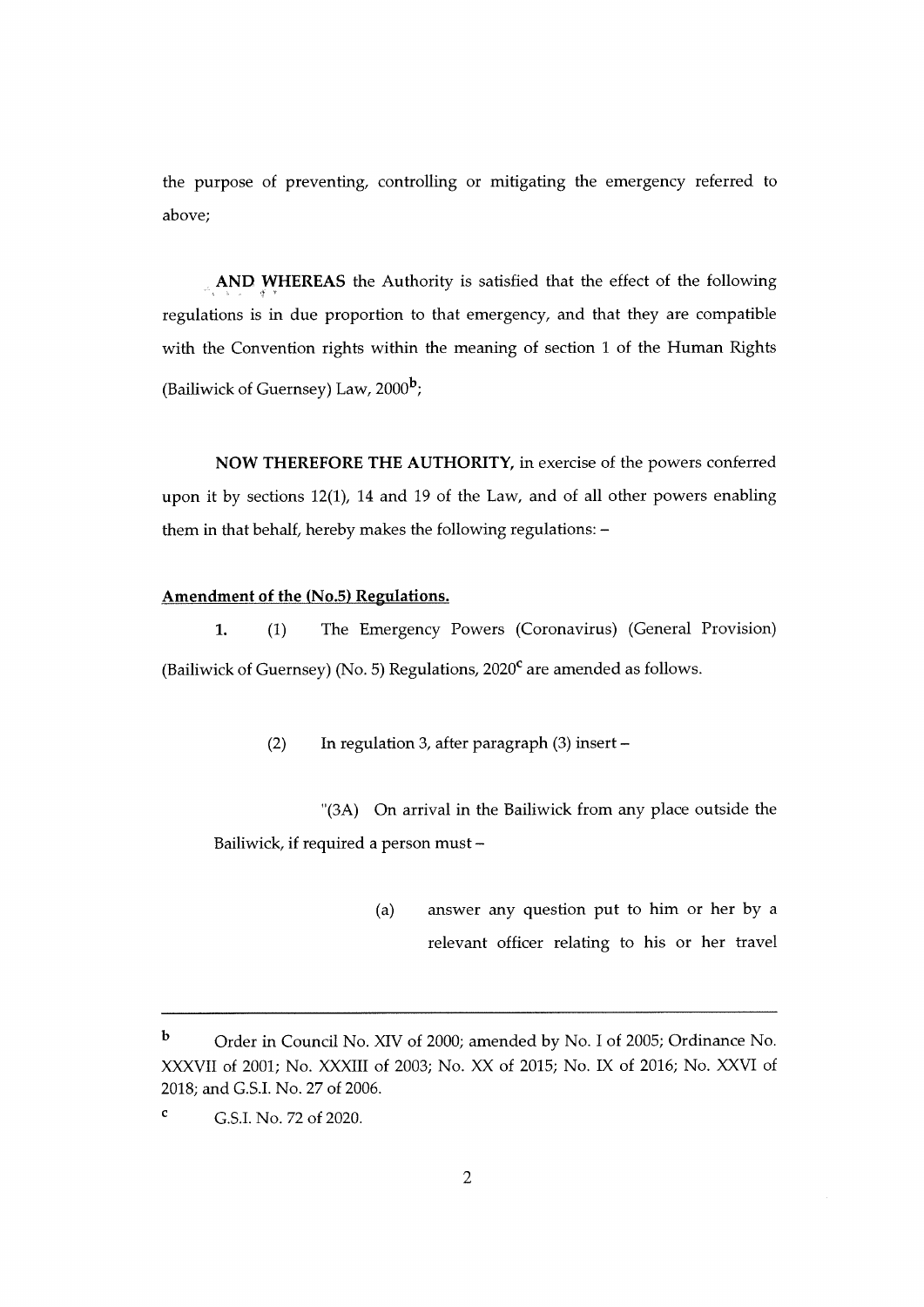during the 7 day period immediately preceding the date of his or her arrival in the Bailiwick,

- (b) provide any travel document specified by a relevant officer relating to that person, or a child travelling with that person, for inspection, and
- (c) answer any question put to him or her by a relevant officer relating to that travel document.".

# (3) In regulation 3, after paragraph  $(8)$  insert -

"(8A) Without prejudice to the generality of paragraphs (6) and  $(8)$ , in any case where the Authority varies, under paragraph  $(6)(b)$ , the requirement to self-isolate under paragraph (3), failure without reasonable excuse to comply with a condition or restriction set out in, and applicable to, that variation of the requirement is an offence if the condition in paragraph (8B) is met.

(8B) The condition referred to in paragraph (8A) is that the variation of the relevant requirement as published on the relevant States of Guernsey website provides (however expressed) that failure without reasonable excuse to comply with the specified condition or restriction is an offence under this regulation.".

 $(4)$  In regulation  $11 -$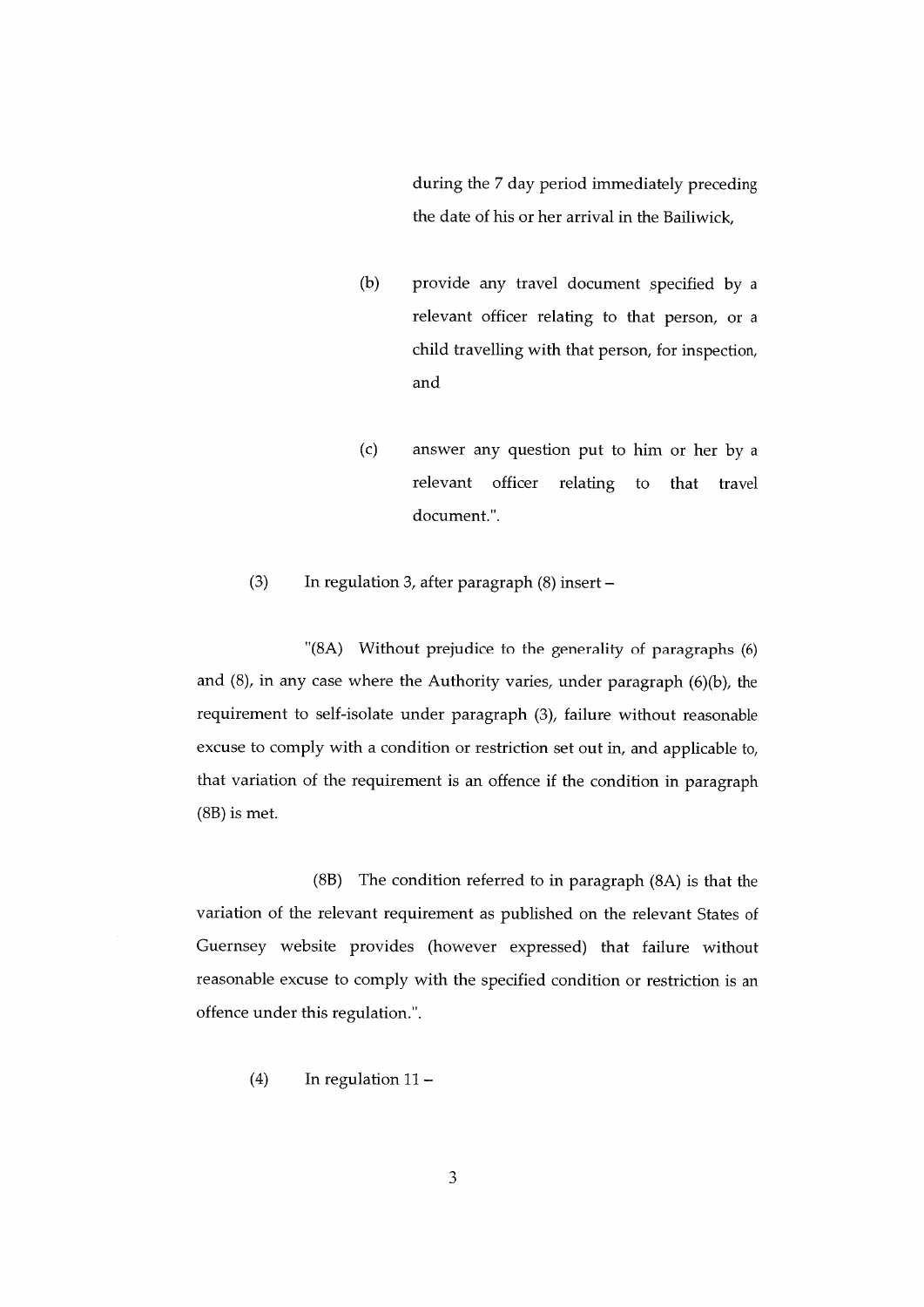- (a) in paragraph  $(1)(a)$  after "restriction" insert ", condition", and after "3(1)," insert "3(3A), 3(8A)", and
- (b) in paragraph (2), at the end insert "(including, for theavoidance of doubt, a requirement to self-isolate forany specified period of less than 14 days, or until aspecified event occurs, imposed by a variation of therequirement under regulation 3(3), or of a requirementunder 3(4) -
	- (a) by the MOH in relation to a particular case, or
	- (b) by the Authority in relation to one or morecategories of case, or in relation to all cases)".
- (5)After regulation 11, insert -

#### "False or misleading information.

11A.  $(1)$  If a person to whom paragraph  $(2)$  applies -

- (a) makes a statement which he or she knows or hasreasonable cause to believe to be false, deceptiveor misleading in a material particular,
- (b) recklessly makes a statement, dishonestly orotherwise, which is false, deceptive ormisleading in a material particular,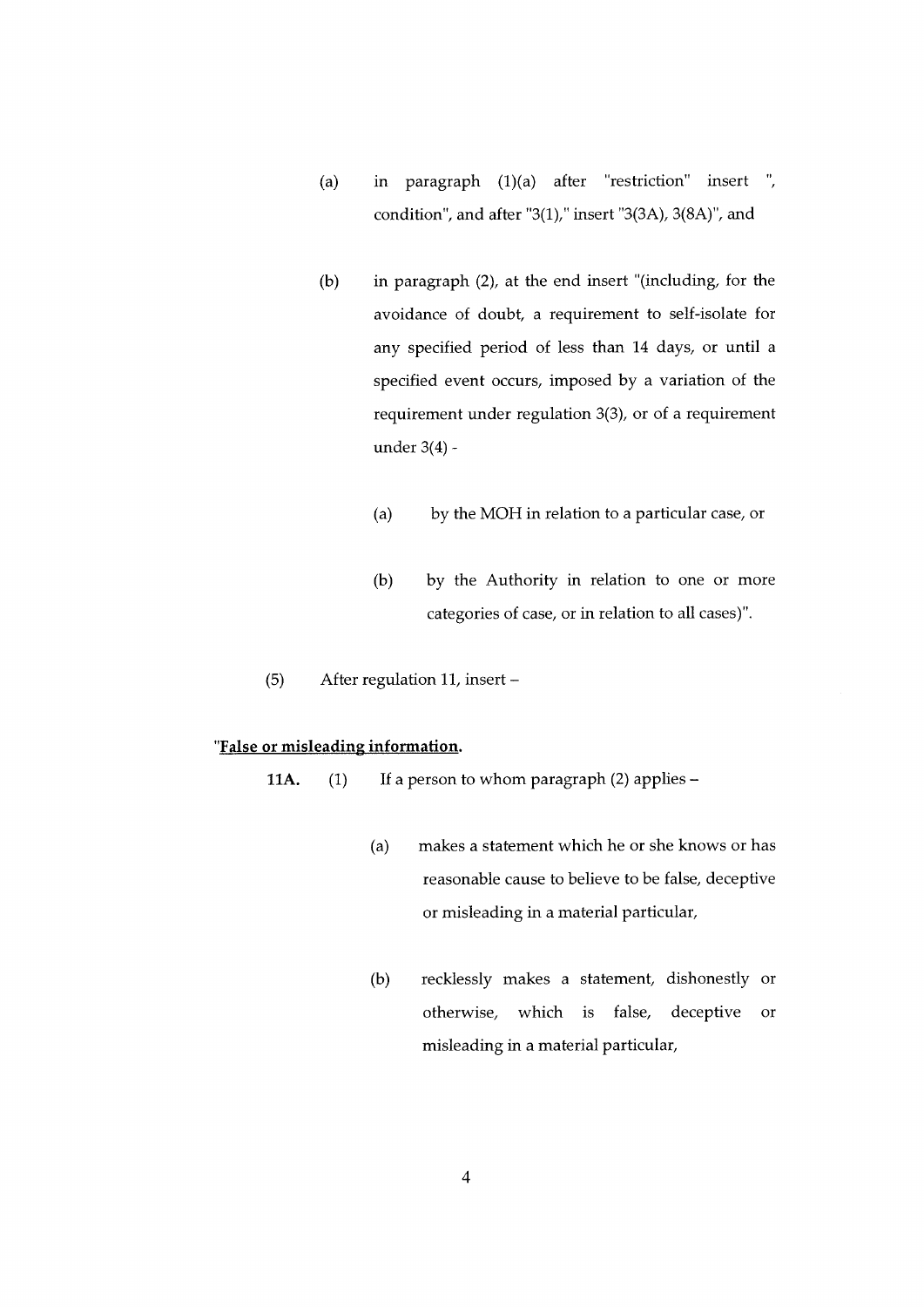- (c) produces or furnishes, or causes or permits to be produced or furnished, any information or document which he or she knows or has reasonable cause to believe to be false, deceptive or misleading in a material particular, or
- (d) recklessly produces or furnishes or recklessly causes or permits to be produced or furnished, dishonestly or otherwise, any information or document which is false, deceptive or misleading in a material particular,

he or she is guilty of an offence.

- (2) This paragraph applies to a person who
	- (a) makes any statement or provides any information or document to a relevant officer, when acting in the exercise of his or her functions under this Part, or
	- (b) otherwise than as mentioned in paragraph (a) makes any statement or provides any information or document to a relevant officer in circumstances in which he or she knows or could reasonably be expected to know that the statement, information or document would or might be used by a relevant officer for the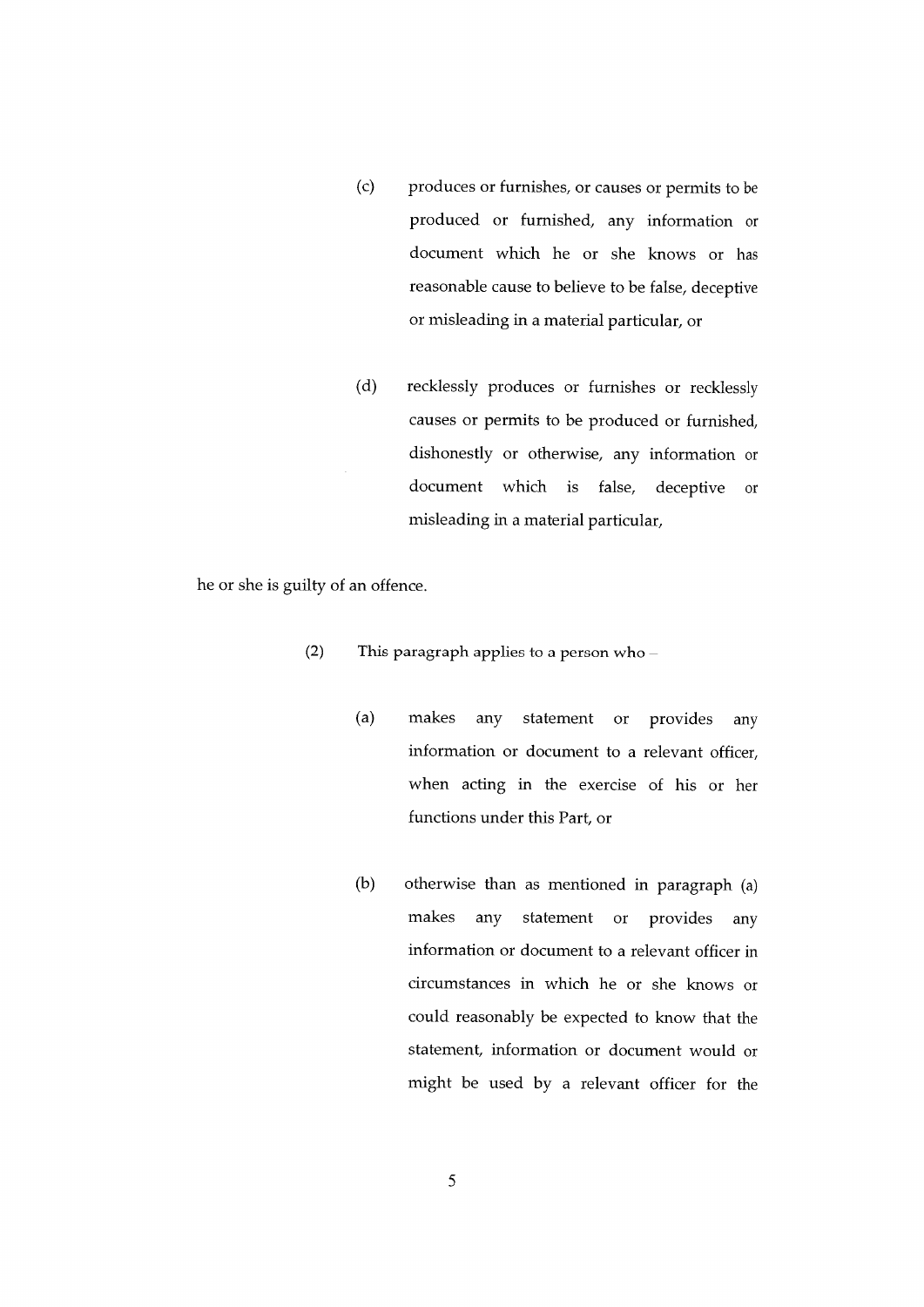purpose of exercising his or her functions underthis Part.

(3) A person guilty of an offence under this regulation isliable on conviction to a fine not exceeding level 3 on the uniform scale.".

(6) In regulation 12(1), in the definition of "infected area" after"specified" insert "by the MOH", and in the appropriate place insert -

> ""relevant officer" means a police officer, the MOH, and any other person or category of person authorised by theChief Officer of Customs and Excise to exercise functionsunder regulation 3(3A)/'/

> "travel document" means anything that is or appearsto be $-$

- (a) a passport,
- (b) an identity card, or
- (c) a ticket or other document that permits aperson to make a journey, including sucha ticket or document that is in whollyelectronic form.".

#### Citation.

2. These Regulations may be cited as the Emergency Powers(Coronavirus) (General Provision) (Bailiwick of Guernsey) (No. 5) (Amendment)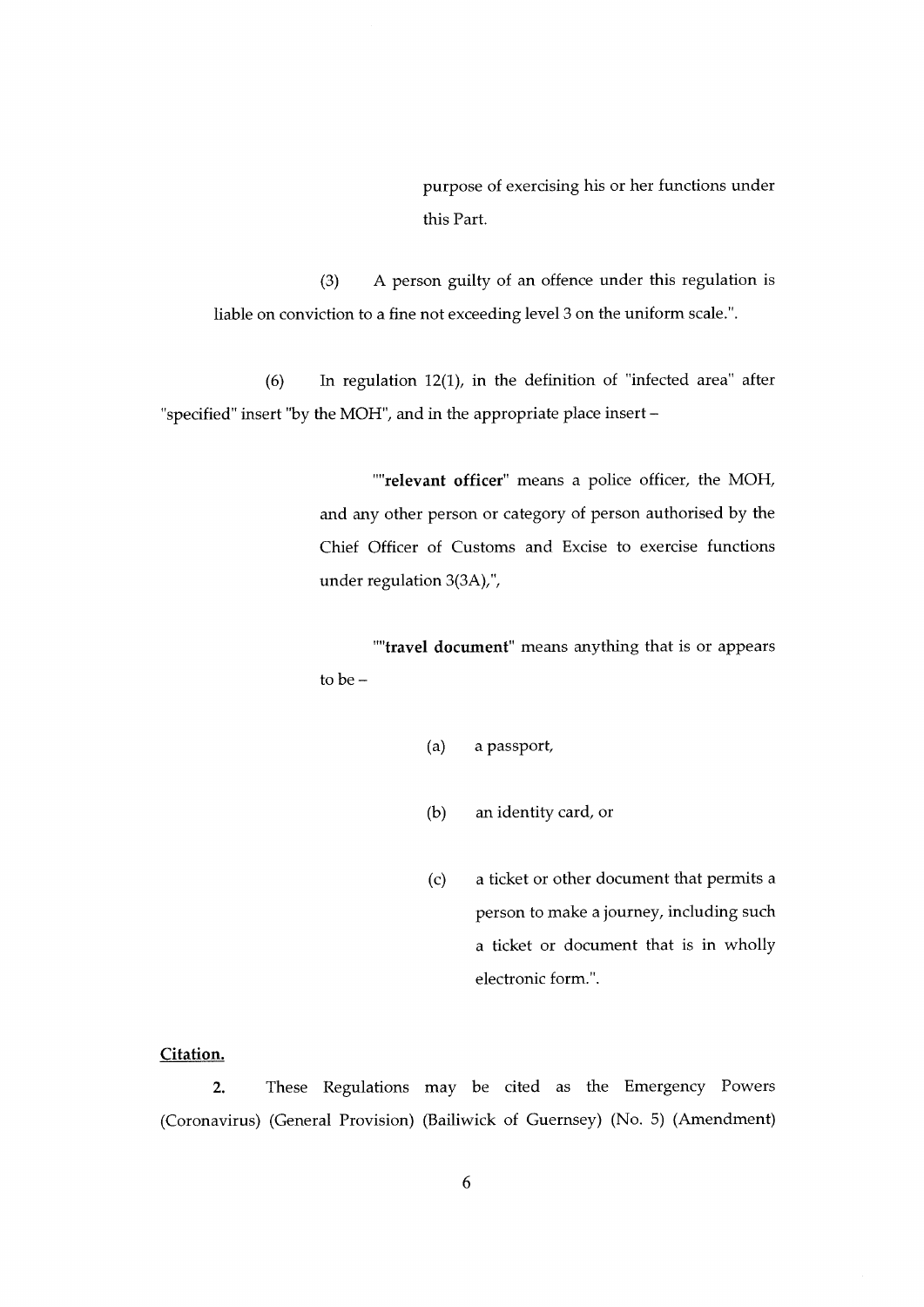Regulations, 2020.

# Commencement.

3. These Regulations shall come into force on 17<sup>th</sup> August, 2020.

Dated this 13th day of August, 2020

hywhit These

L.S. TROTT Chairman of the Civil Contingencies Authority For and on behalf of the Authority